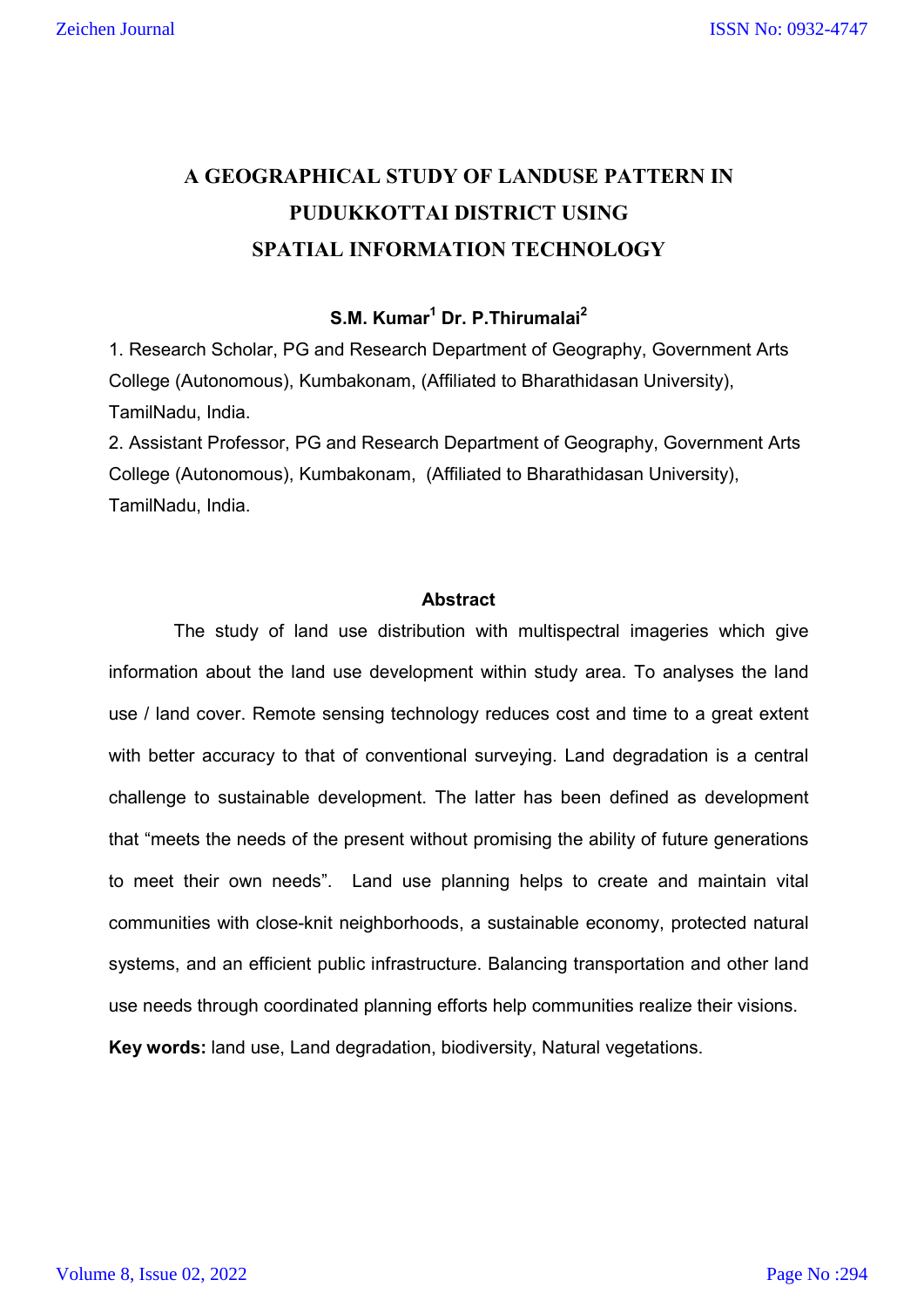### **Introduction**

 Studies have shown that there remains only few landscapes on the Earth that is still in their natural state. Due to anthropogenic activities, the Earth surface is being significantly altered in some manner and man's presence on the Earth and his use of land has had a profound effect upon the natural environment thus resulting into an observable pattern in the land use/land cover over time. The land use/land cover pattern of a region is an outcome of natural and socio – economic factors and their utilization by man in time and space. Land is becoming a scarce resource due to immense agricultural and demographic pressure. Hence, information on land use / land cover and possibilities for their optimal use is essential for the selection, planning and implementation of land use schemes to meet the increasing demands for basic human needs and welfare. This information also assists in monitoring the dynamics of land use resulting out of changing demands of increasing population.

Land use and land cover change has become a central component in current strategies for managing natural resources and monitoring environmental changes. The advancement in the concept of vegetation mapping has greatly increased research on land use land cover change thus providing an accurate evaluation of the spread and health of the world's forest, grassland, and agricultural resources has become an important priority.

Remote Sensing (RS) and Geographic Information System (GIS) are now providing new tools for advanced ecosystem management. The collection of remotely sensed data facilitates the synoptic analyses of Earth - system function, patterning, and change at local, regional and global scales over time; such data also provide an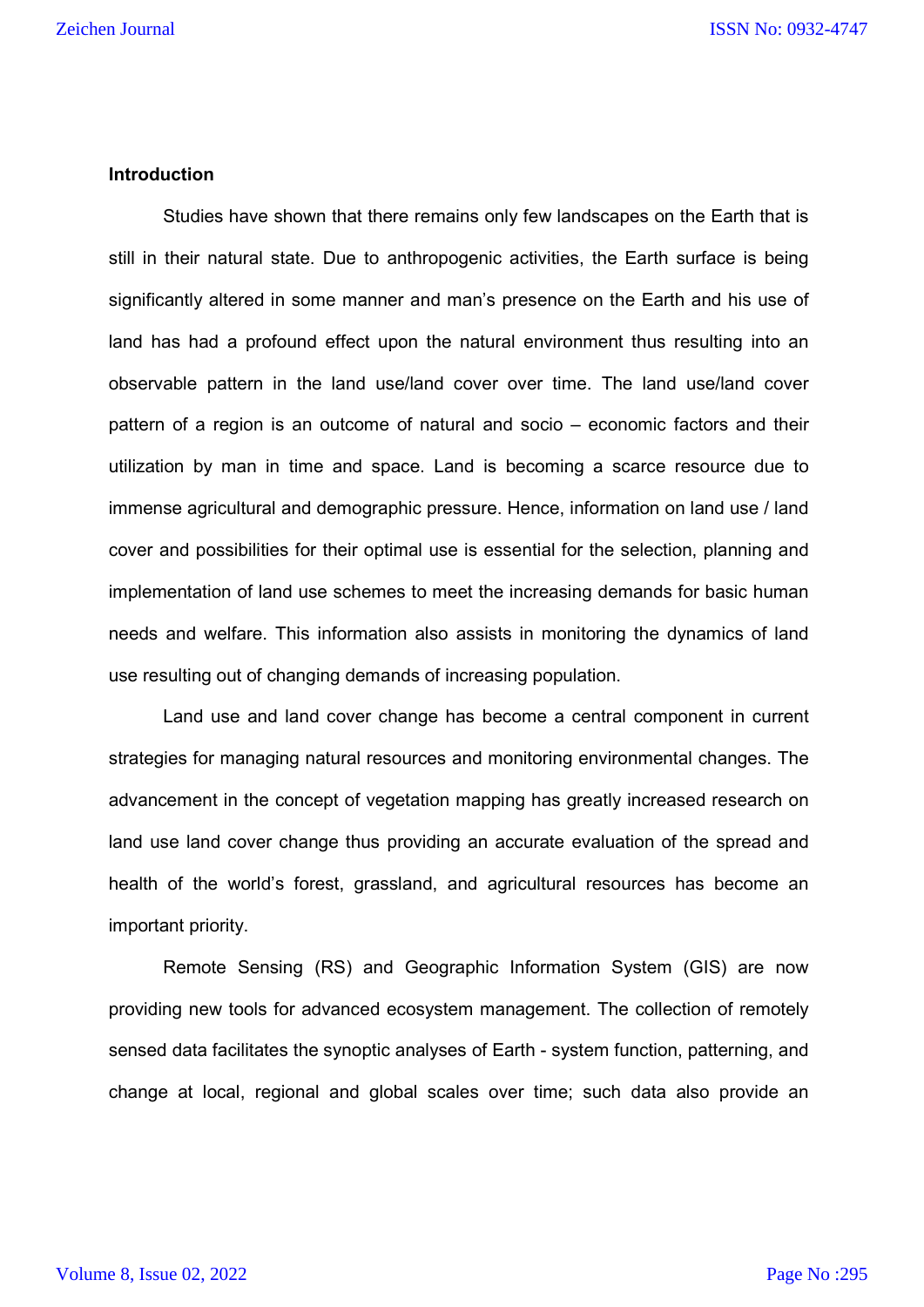important link between intensive, localized ecological research and regional, national and international conservation and management of biological diversity (Wilkie and Finn,1996) .

Land use affects land cover and changes in land cover affect land use. A change in either however is not necessarily the product of the other. Changes in land cover by land use do not necessarily imply degradation of the land. However, many shifting land use patterns driven by a variety of social causes, result in land cover changes that affects biodiversity, water and radiation budgets, trace gas emissions and other processes that come together to affect climate and biosphere (Riebsame, Meyer, and Turner, 1994).

### **Study Area and Location**

Pudukkottai district is one of the smallest districts in Tamil Nadu with an area of 4663 Sq. kms. and a total population of 1327148 persons living in 767 villages and eight towns as on 2001. The district lies between latitudes 9.50'30" N and 10.44'and longitudes 78.25-5"E and 79.16'13. It has borders with Thiruchirrapalli in the north, Thanjavur in the north-east and with Sivaganga and Ramanathapuram Districts in the south. The district is divided at present into seven taluks, viz.,Kulathur, Thirumayam, Alangudi, Arantangi, Pudukkottai, Gandarvakottai and Avudaiyarkoil. (Figure -1)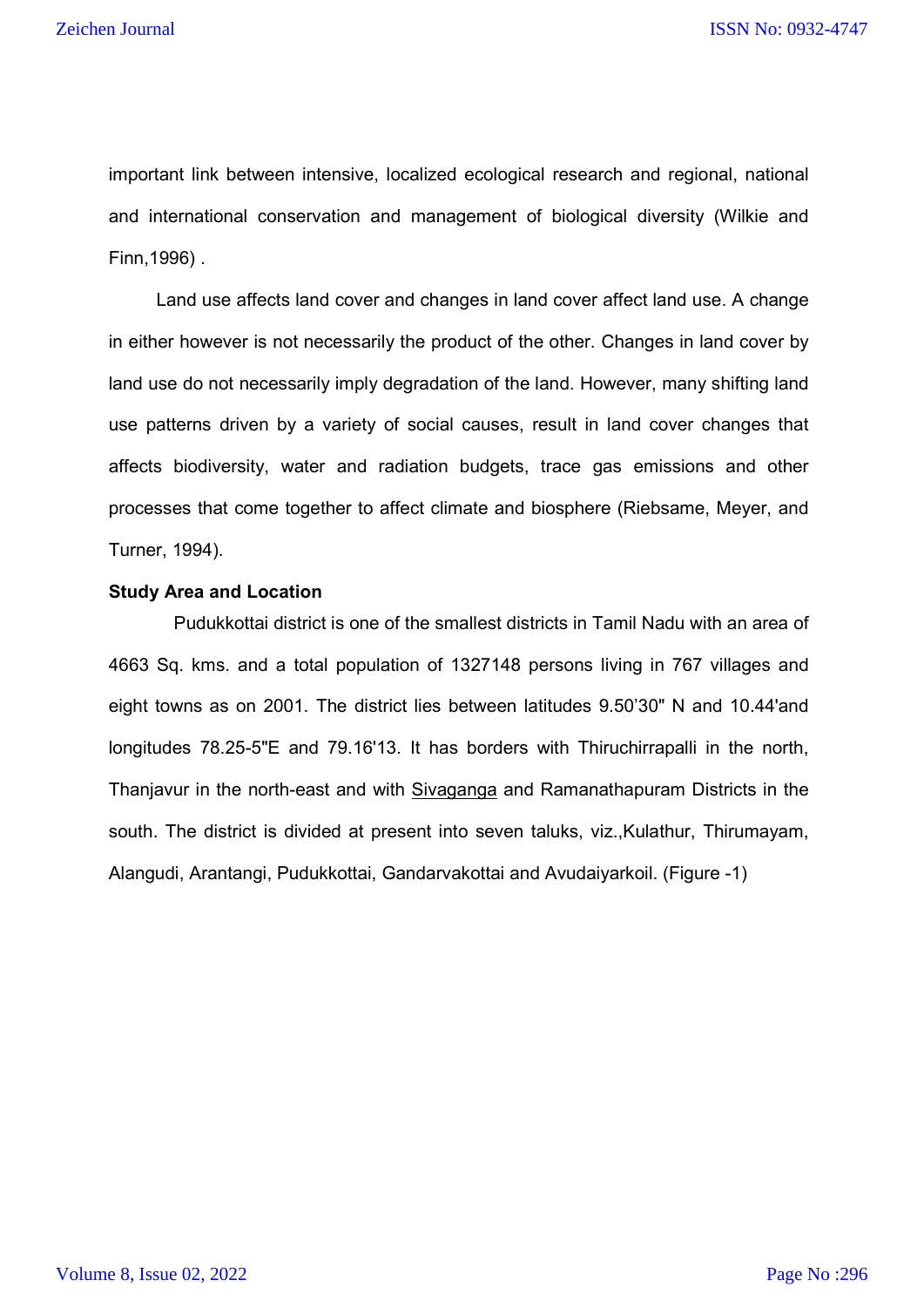

The Pudukkottai municipality maintains 122.84 km (76.33 mi) of roads. The city has 4.16 km (2.58 mi) concrete roads, 9.78 km (6.08 mi) WBM roads, 6 km (3.7 mi) gravel roads, 2.5 km (1.6 mi) foot paths and 100.4 km (62.4 mi) bituminous road. A total of 19.908 km (12.370 mi) of state highways is maintained by the State Highways Department and national highways by the National Highways Department.

# **Problems in Land Use/Land Cover**

 The problem in analyzing the land use/Land cover is to Procedures for identifying land use from various types of remote sensor imagery, Classification and categorization and Mapping land use traits. Land degradation is a central challenge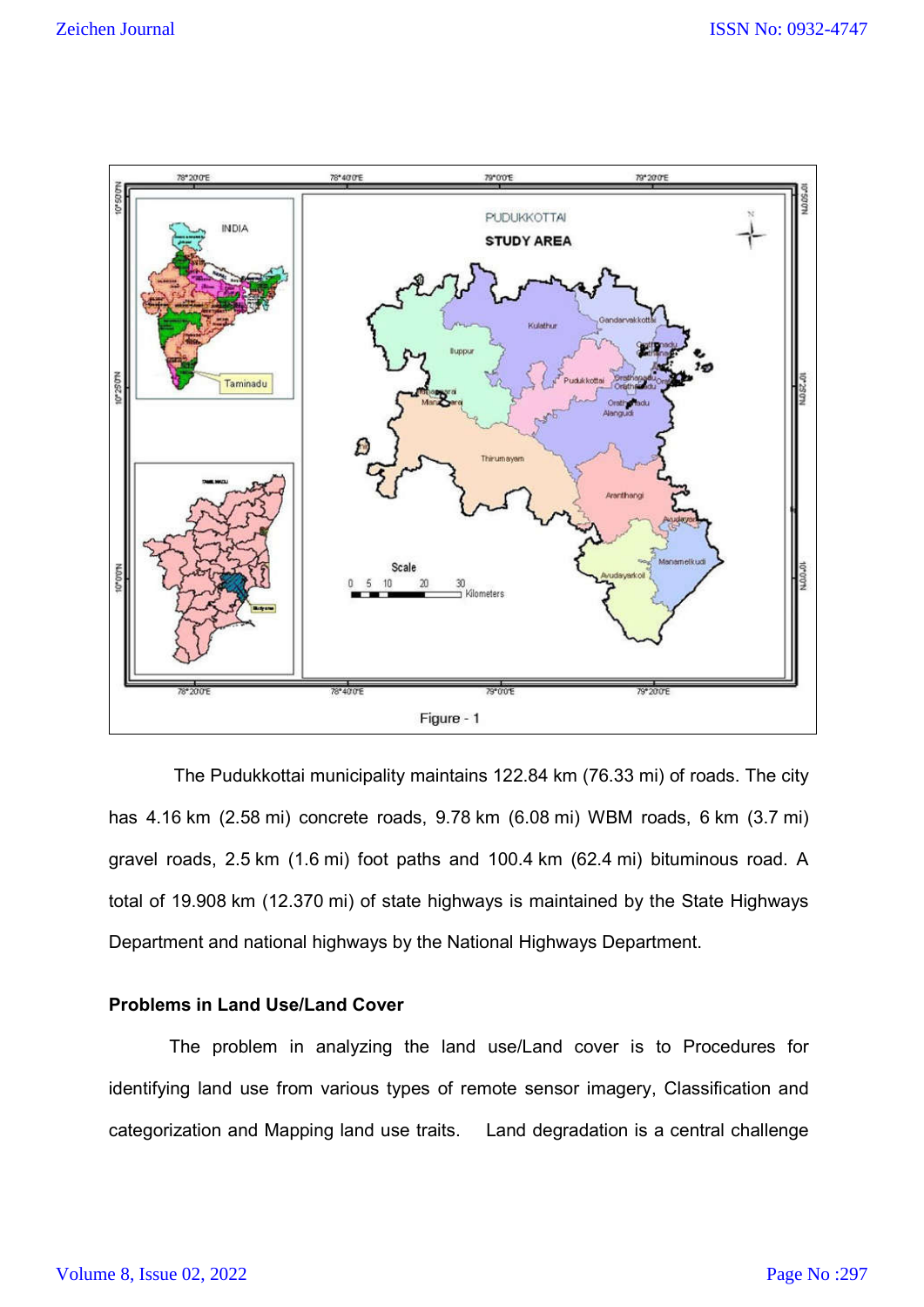to sustainable development. The latter has been defined as development that "meets the needs of the present without compromising the ability of future generations to meet their own needs"This was accepted as a common goal at the UN Conference on Environment and Development (UNCED) in 1991.

 At the global scale, key problems threatening natural resources and the sustainability of life support systems are (1) soil degradation, (2) the availability of water and (3) the loss of biodiversity. These occur in virtually all socio – cultural and economic context Worldwide. However, there are great differences in the abilities of countries to cope with the problem of land degradation. Problems of land degradation exist in many parts of the world. The following natural resources may be affected. (!) Soils: about one third of the world's agricultural land has been damaged, mostly by soil loss caused by water erosion. (2) Water: problems of quality and quantity, as well as spatial and temporal interdependence (highland-lowland effect). (3) Natural vegetations: Problem of quality, quantity and biodiversity. (4) Wildlife: Problems of protected areas, wildlife corridors, controlled hunting and poaching.

### **Objectives**

The main objective is to demarcate and to classify the land use pattern, and defining the Visual interpretation techniques and defining the methodology.

- **To prepare the general land use map for Pudukottai District.**
- **To evaluate the land use/land cover resources in Pudukottai District.**

#### **Methodology and Analysis for the Study**

 As mentioned in the aim using the visual image interpretation technique in GIS environment does the interpretation of land use/land cover analysis. This paper elaborately explains the methodology for the study.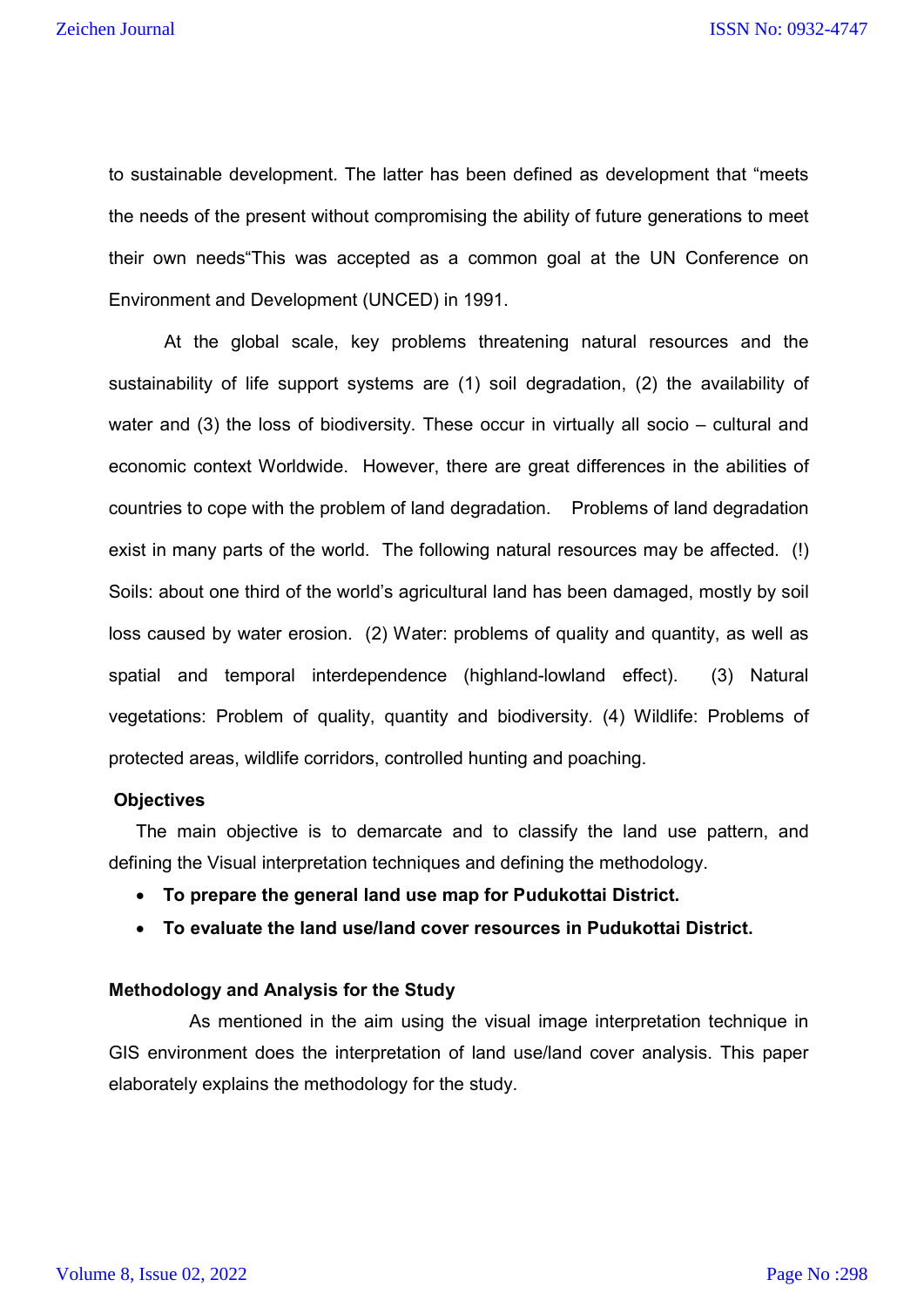# **Data Product used**

The different data source, materials, instruments and software's are used for Land use/Land cover analysis. The multi spectral data of IRS P6 imagery is used. Satellite Digital data acquired by IRS P6 acquired on April, 2015 has used as primary data for this study. The earth-observing instrument onboard this spacecraft is Enhanced IRS P6 Image with Four bands such as visible, near-IR, spectral regions at a spatial resolution of 23.5m.

# **Landuse/Landcover Classification**

 The term land use refers to 'how the land is being used by human beings. Land cover defined as the biophysical materials found on the land. The best way to insure land utility information derived from remote sensor data is useful in many applications to organize it according to a standard land use/ land cover classification system especially "Modified USGS land use/ land cover classification system", proposed by Geological Survey Department, USA. The knowledge of land use and land cover is important for many planning and management activities concerned with the surface of the earth.

| LEVEL-I               | $LEVEL - II$                                       | $LEVEL - II$                                                             |
|-----------------------|----------------------------------------------------|--------------------------------------------------------------------------|
| 1. Built up           | 1.1 Built up land                                  |                                                                          |
|                       | Transport<br>1.2 Roadways                          | 1.2.1 Major roads<br>1.2.2 Other Roads                                   |
| 2. Water bodies       | 2.1 River<br>2.2 Tank<br>2.3 Canal                 | 2.2.1 Tank with water<br>2.2.2 Tank bed vegetation<br>2.2.3 Dry tank bed |
| 3. Agricultural land  | 3.1 Crop land<br>3.2 Fallow land<br>3.3 Plantation |                                                                          |
| 4. Natural Vegetation | 4.1 Open Scrub                                     |                                                                          |
| 5. Waste land         | 5.1 Relief<br>5.2 Structural Hill                  |                                                                          |

|  |  |  |  |  | Table -1 Land use Classification scheme for the present study |
|--|--|--|--|--|---------------------------------------------------------------|
|--|--|--|--|--|---------------------------------------------------------------|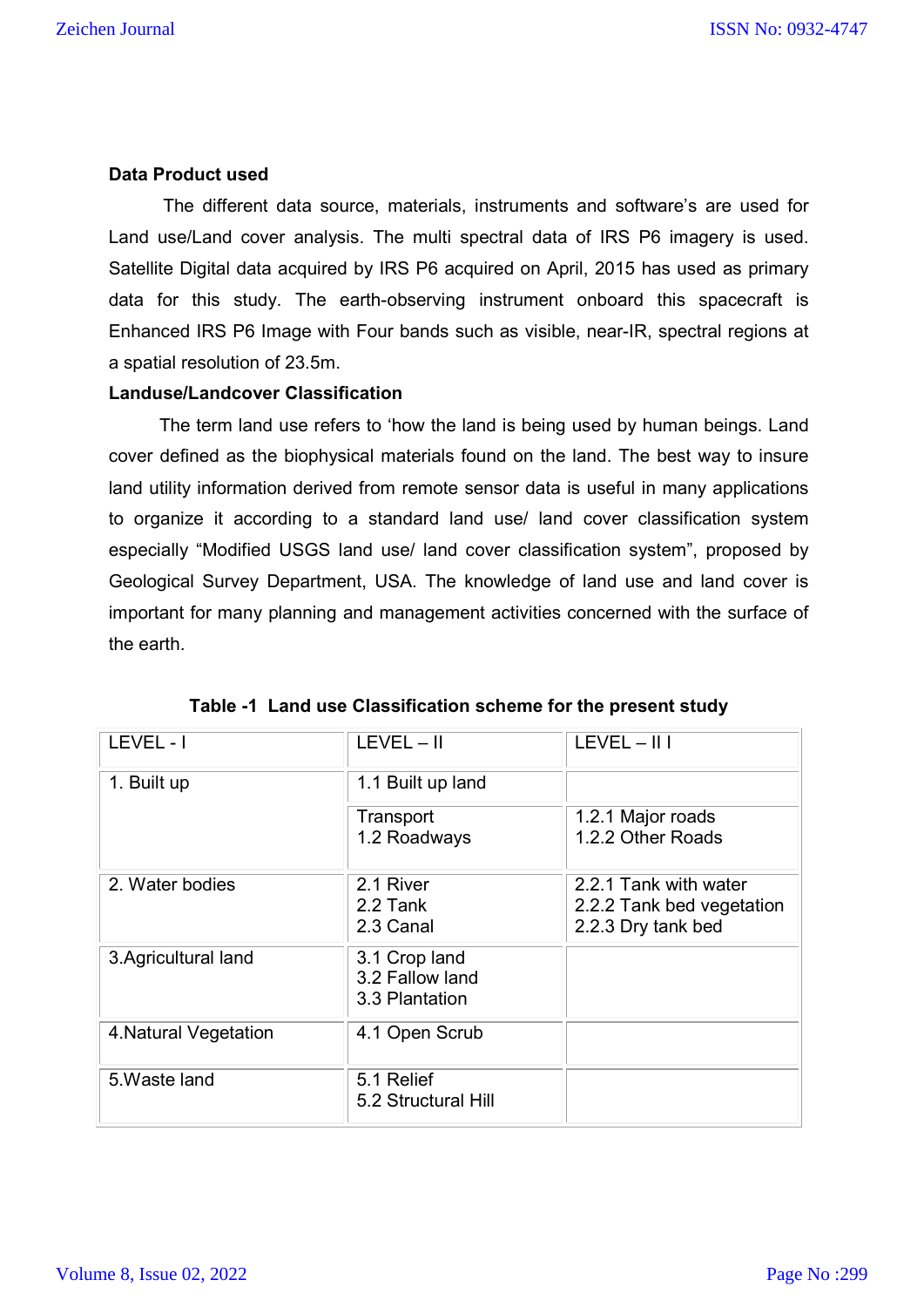# **GIS Technology in Map Making**

In this map making GIS technology has vital role like importing, geometric correction, registration, new vector layer creation, digitization, attribute id creation area estimation and querying etc. The process of conversion of analog data like toposheets, administrative maps and village boundary maps into digital data using computer is known as scanning. This helps to convert coordinate data into raster format in GIS analysis.It is the primary step among the all processes, and they are Geometric correction and radiometric correction. The process of converting a new image into specified map projection. The procedure involves the selection of distinguishable Ground Control Points (GCPs) in an image such as road intersections, river and stream intersection, etc., these points are assigned with the appropriate reference information such as latitude/longitude or UTM co-ordinates. According to the selected study the number of vector layers were created to demarcate all spatial resources present in the study area with its area of extend and distribution. Vector layer creation is based on three features they are: Point, Line and Polygon from the rectified toposheets and image. Vector layers like point, line, polygon features represent to the real world environment are created by digitizing process. This helps to convert raster layer into vector layer. To create various thematic maps for focusing study area information, spatial resources expressed with its corresponding attribute and its id for making queries each vector layers created with its spatial and non spatial attributes.

The uniqueness of GIS software is able to calculate the area of extent in a particular feature present on the image. The interpreted land use / land cover features area can be estimated using Arc GIS 9.0 software. In Arc view GIS, the area of particular features whole land use can estimate by using the scripts. Every land use and land cover and its area of extent are estimated.

### **LANDUSE/LAND COVER ANALYSIS:**

Land use analysis is classified based on the Visual Image Interpretation techniques, and USGS land use classification method. Land use / Land cover include both natural and cultural features. These are delineated by modified USGS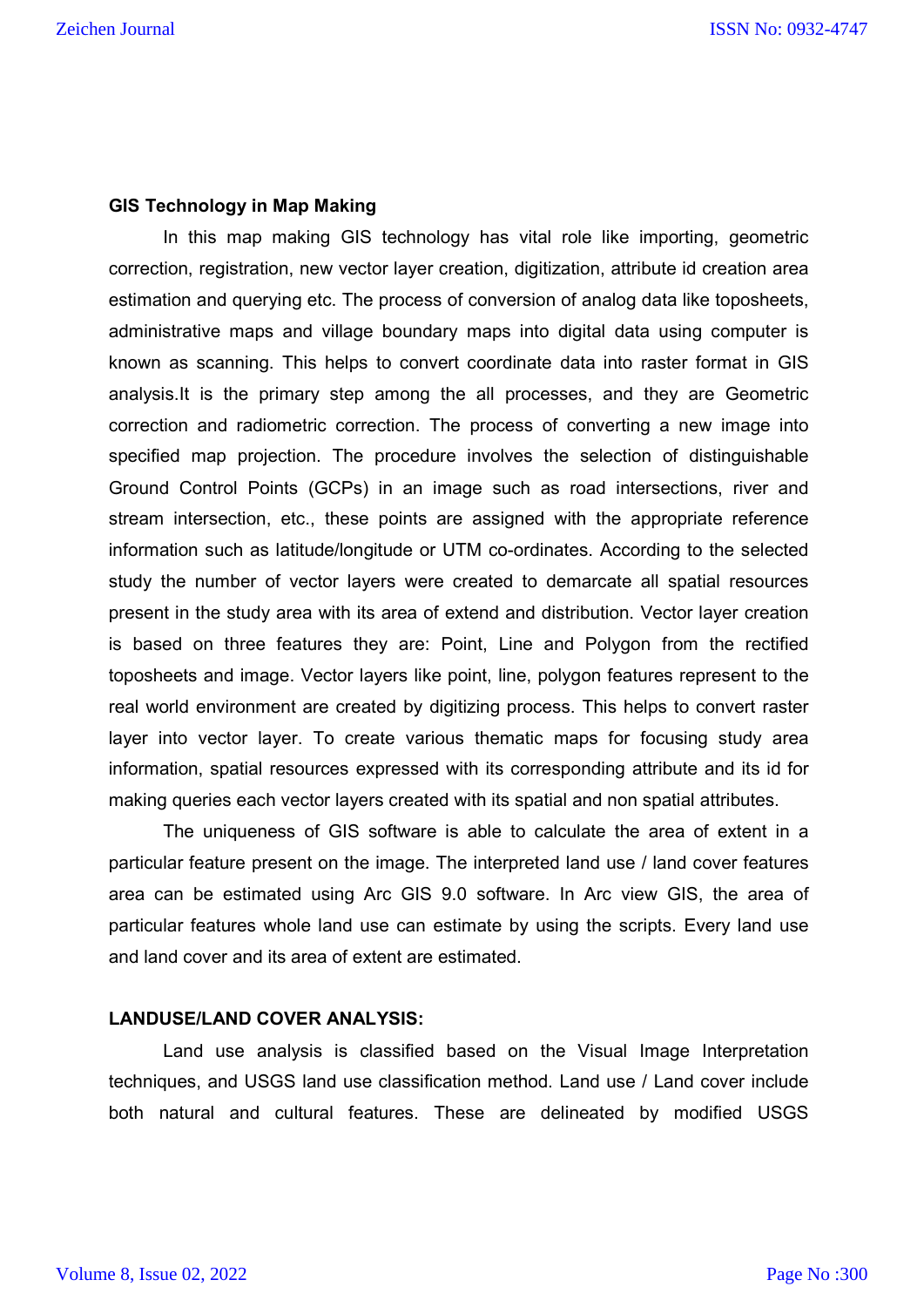classification system. A multi level system as being designed to untainted different degrees of information on resources up to level III for each land parcels from IRS P6 imagery. The level I and II classifications are specifically interest to express resource information on national wide and state wide basics. It is indented that level III and IV are focused more details for local or village wide basis (Figure 2).



Figure -2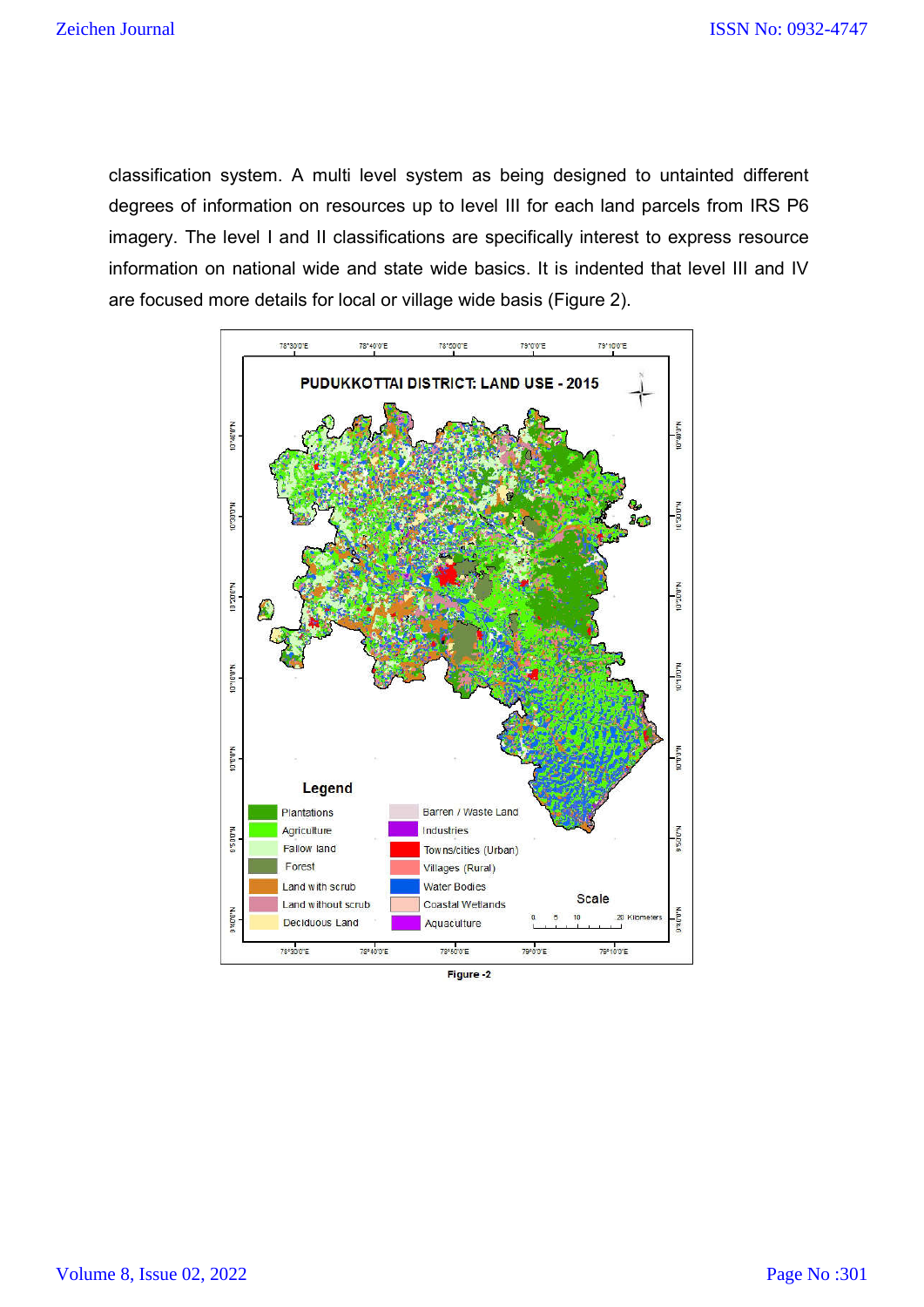|                     | Area In    |  |
|---------------------|------------|--|
| Landuse             | Percentage |  |
| Plantations         | 7.42       |  |
| Agriculture         | 23.58      |  |
| <b>Fellow Land</b>  | 8.68       |  |
| Forest              | 16.1       |  |
| Land with scrub     | 6.11       |  |
| Land without scrub  | 1.58       |  |
| Deciduous land      | 7.38       |  |
| Barren/Waste land   | 0.41       |  |
| <b>Industries</b>   | 0.75       |  |
| Town/cities (Urban) | 4.95       |  |
| Villages (Rural)    | 6.15       |  |
| <b>Water Bodies</b> | 15.23      |  |
| Coastal wetlands    | 1.34       |  |
| Aquaculture         | 0.32       |  |

# **Table-2 Detailed accounts of these Land Use / Land Cover classes**

The study has shown the major land use/land cover types in figure 2. The land use categories were built-up lands, agricultural lands, forests, waste lands and water bodies. The agricultural land has predominant in the present study; the agriculture land is well distributed throughout the District. Agriculture is the main occupation of the people. The agriculture land includes crop land 23.58%, Plantation 7.42%, Fallow land 8.68% and The forests occupy about 16.1 % of the total land use land cover of the District. The forest categories include deciduous forest, evergreen forest and degraded. There forest is indentified to the hill slopes of the blocks of Ponamaravathy, Thiruvalankulam. Land with scrub 6.11% and land without scrub covers 1.58% in the district.

The Barren /waste land has occupied around 0.41 % of the total land use and land cover of the District. The waste land includes scrub land and other waste lands. Industries 0.75% and the water body category include rivers, streams, tanks and reservoirs. River Agniyar, River Vellar River Pambar, and River Kovalar are the major non perennial rivers flowing here. The tanks were found well distributed throughout the District. It covers 15.23% and Aquaculture 0.32% of the district. The town/cities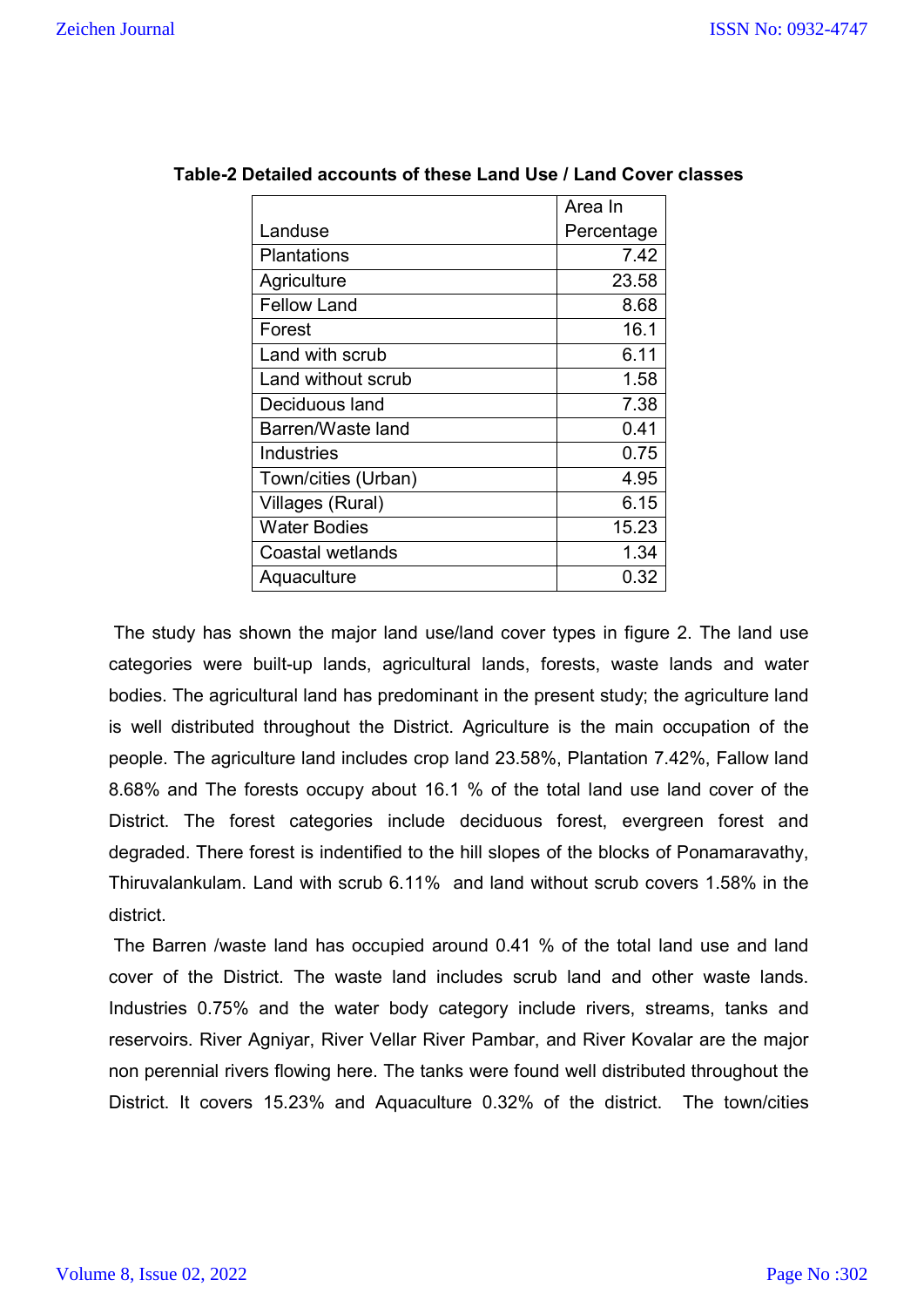occupies 4.95 and villages (Rural) land use 6.15 % of the total land use/land cover in Pudukkottai District.

# **Conclusion**

Land degradation is a central challenge to sustainable development. The latter has been defined as development that "meets the needs of the present without compromising the ability of future generations to meet their own needs" Natural resources can potentially be used in a sustainable way if appropriate land management technology, regional planning and the policy framework complement one another in a purposeful way, in accordance with the principles and concepts of sustainable land management (SLM). At the center of this thinking are the concept of "ecosystem balance", and especially the questions of irreversibility of ecologic (and socioeconomic) processes, resilience of ecosystems, and the spatial and temporal scales to be considered at the landscape level. It is here that the relevance of geo-information to SLM can be seen. Sustainable land management has been defined as "a system of technologies and/or planning that aims to integrate ecological with socio-economic and political principles in the management of land for agricultural and other purposes to achieve intra- and intergenerational equity"

### **Reference**

- 1. Anderson James, R. 1979.Land Use and Land Cover Changes: A Frame Work for Monitoring", Journal of Research, United States Geological Survey (USGS), 5 (2), pp-143- 153.
- 2. Balaselvakumar, S., Kumaraswamy, K., and Jawahar Raj, N. 2008. Land use / Land cover Mapping of Marudaiyar Basin, Tamil Nadu, Using Remote Sensing", Eco-Chronicle, Vol- 3, No-4, pp-269 – 274.
- 3. FAO. 1976. Framework for Land Evaluation. Soil Bull 32, FAO,Rome.
- 4. Hurni, H and E Ludi (in prep). Sustainable development analysis. Centre for Dev and Environ (CDE), Berne.
- 5. Koskela, E., M. Ollikainen and T. Pukkala (2007), Biodiversity Conservation in commercial boreal forestry: the optimal rotation age and retention tree volume, Forest Science, 53(3), 443-452.